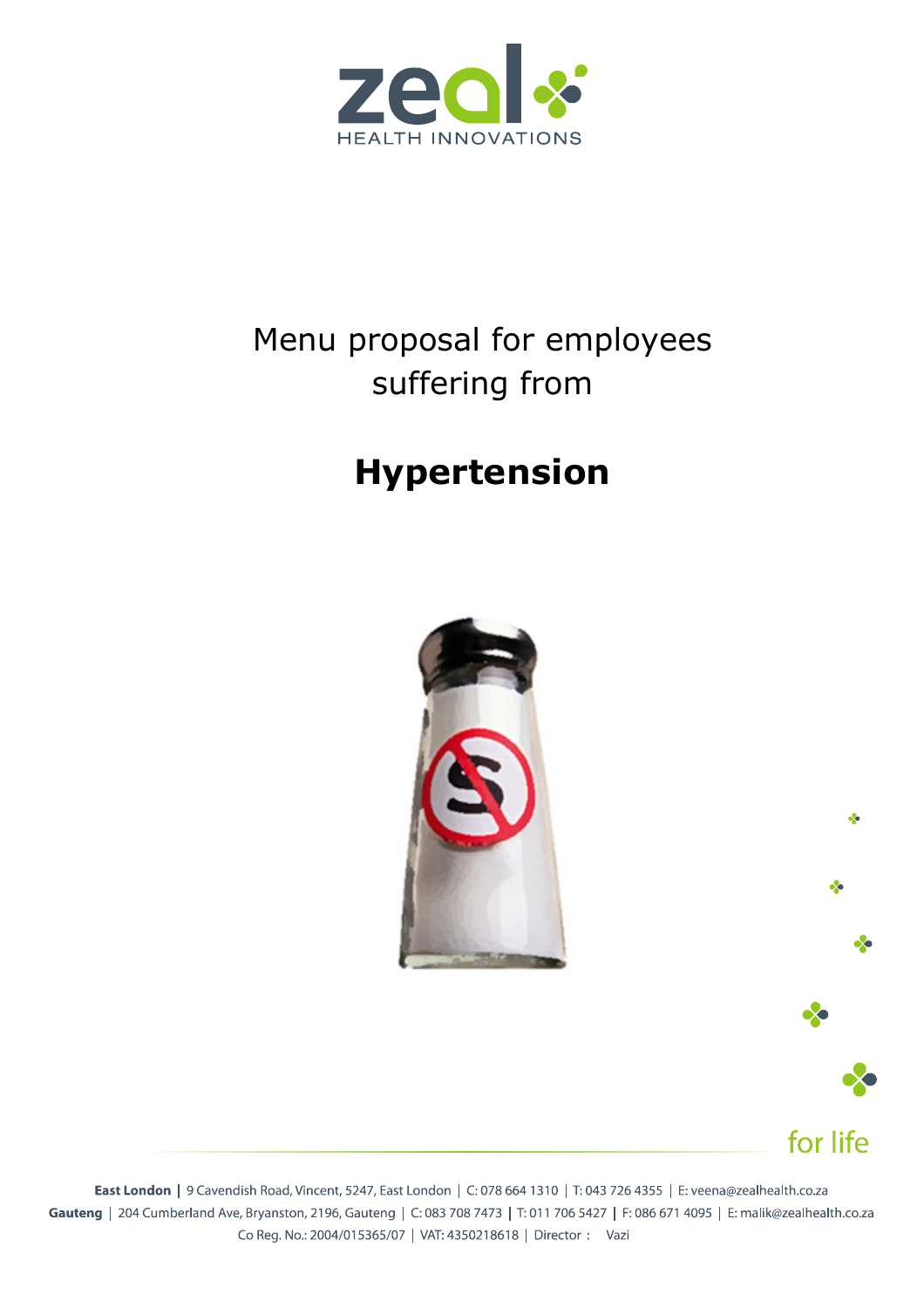## **The DASH Diet**

## (Dietary Approaches to Stop Hypertension)

## **Main Goal**

For people suffering from hypertension the main goal is to lower the blood pressure to minimize the stress on the cardiovascular circulation. Through a sensible diet it is possible to control the blood pressure and avoid further damage. This suggested diet promotes a healthy varied diet focused on reducing the intake of sodium (salt) and increase the intake of potassium.

## **Where is the Sodium?**

Sodium is in the salt we use to spice our food, so the first place to reduce salt is in the daily cooking, where salt can be replaced by other spices. Furthermore, salt is added to most processed food; like canned food, bread, juices, processed meat etc. If you need to buy processed food read the nutritional label and choose the product with less added sodium (salt).

### **Where is the Potassium?**

Potassium helps to stabilize the blood pressure, so it is very beneficial for health to assure that the daily diet contains potassium-rich food sources. Some of these foods are listed below, in prioritized order (NOTE: The listed foods refer to FRESH foods; NOT processed):

| Vegetables Fruits |               | Nuts, seeds     | Fat free/    | Lean meat,  |
|-------------------|---------------|-----------------|--------------|-------------|
|                   |               | and legumes     | fat<br>low - | fish and    |
|                   |               |                 | products     | poultry     |
| Potatoes          | <b>Banana</b> | Soybeans        | <b>Milk</b>  | Fish        |
| Sweet             | Apricot       | Lentils         | Yoghurt      | Pork        |
| potatoes          | Orange        | Kidney          |              | <b>Beef</b> |
| Spinach           | Cantaloupe    | beans           |              | Chicken     |
| Zucchini          | Apple         | Split peas      |              | Turkey      |
| Tomato            |               | Almonds         |              |             |
| Kale              |               | <b>Walnuts</b>  |              |             |
| Romaine           |               | Sunflower seeds |              |             |
| lettuce           |               | Peanuts         |              |             |
| Mushrooms         |               |                 |              |             |
| Cucumber          |               |                 |              |             |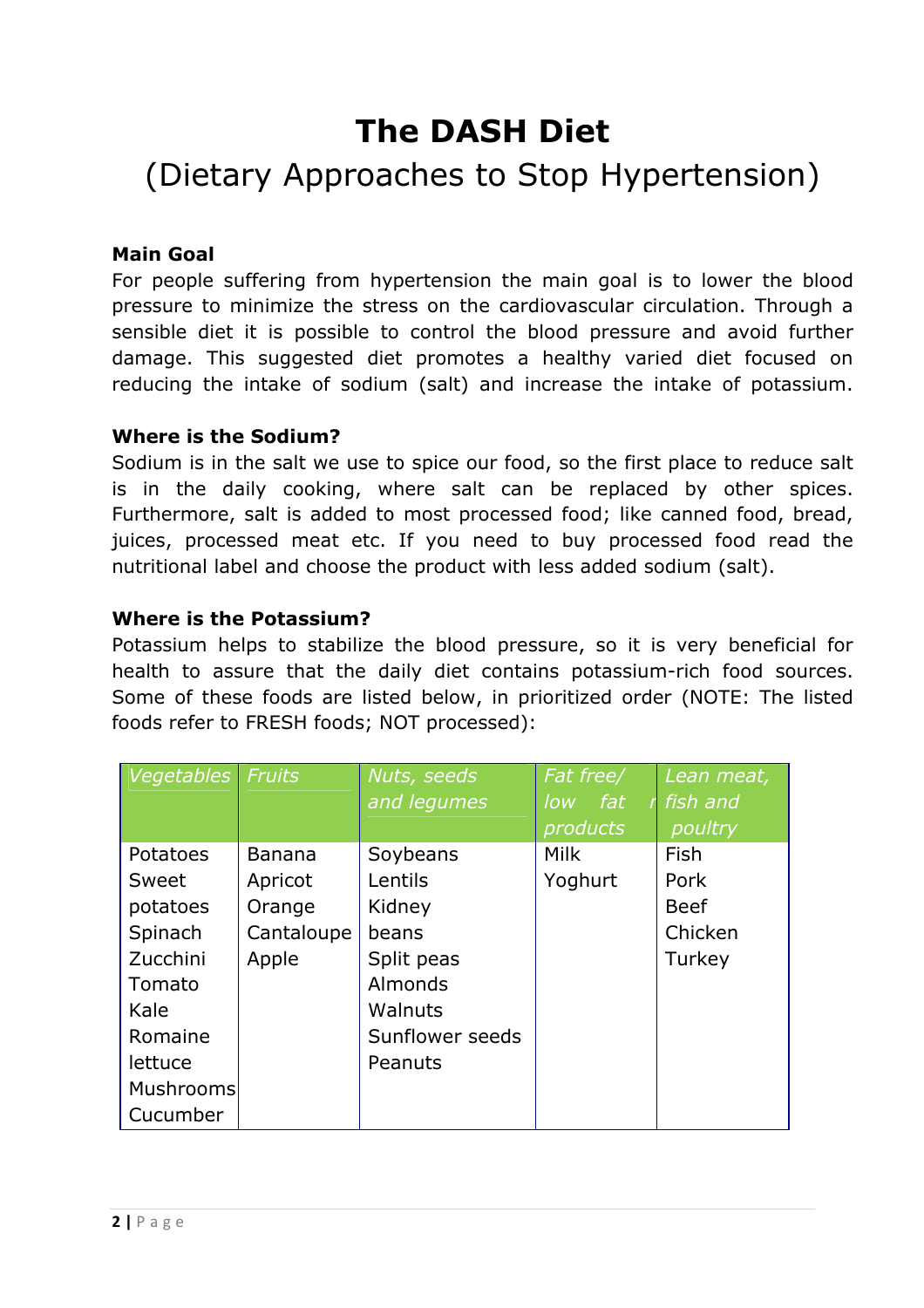## **Menu Proposal**

A healthy diet is based on fresh cooked food in the right combination of the major food groups, as pictured below:



The main meals should be divided as;  $\frac{1}{2}$  plate with vegetables,  $\frac{1}{4}$  plate with whole grain products (e.g. bread, pasta, rice etc.), and 1/4 plate with protein products (e.g. meat, fish, poultry, cheese, egg etc.). In between the main meals, fruits are a good source of energy, vitamins and minerals.

### **Ideas for Lunch**

### **Chicken Salad**

- 3 ¼ Cups chicken breast, cooked, cubed, and skinless
- ¼ Cup celery, chopped
- 1 Tbsp lemon juice
- ½ Tsp onion powder
- 1/8 Tsp salt (can be omitted)
- 3 Tbsp mayonnaise, low-fat

1. Bake chicken, cut into cubes, and refrigerate.

2. In a large bowl combine rest of ingredients, add chilled chicken and mix well.

### **Chicken Sandwich**

- ¾ Cup Chicken Salad
- 2 Slices whole wheat bread
- 1 Tbsp regular mustard

1. Spread mustard on the bread and put the Chicken Salad in between the two slices of bread. Serve with Green Salad (see below).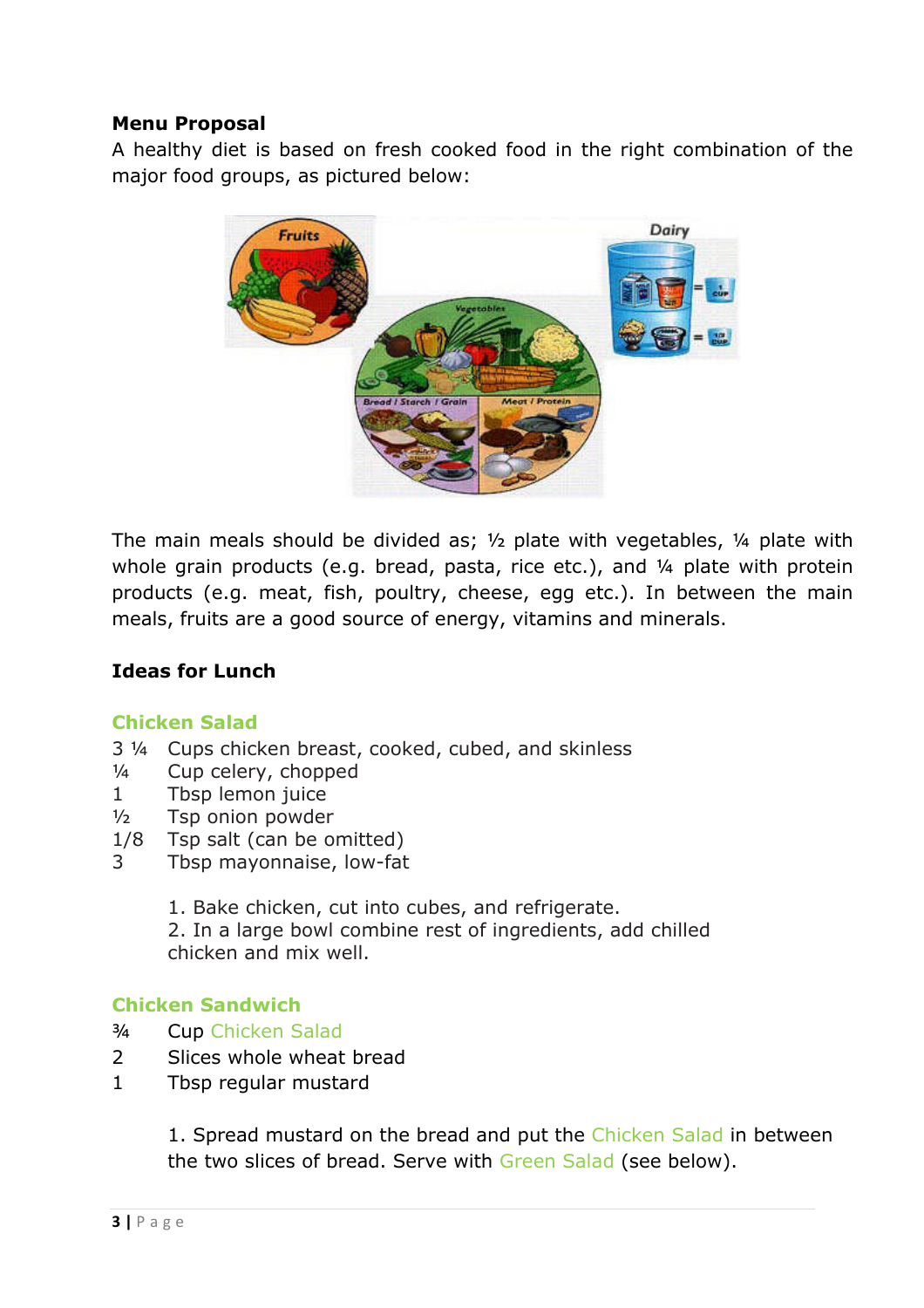## **Green Salad**

- ½ Cup fresh cucumber slices
- ½ Cup tomato wedges
- 1 Tbsp sunflower seeds
- 1 Tbsp Italian dressing, low calorie

1. Mix the ingredients together and add dressing before eating.

### **Chicken Breast Sandwich**

- 85 g chicken breast, skinless
- 2 Slices whole wheat bread
- 1 Slice natural Swiss cheese, low sodium
- 1 Large leaf Romaine lettuce
- 2 Slices tomato
- 1 Tbsp mayonnaise, low fat

1. Put all the ingredients in between the two slices of bread.

#### **Beef Barbeque Sandwich**

- 60 g sliced beef
- 1 Tbsp barbeque sauce
- 2 Slices natural Cheddar cheese, reduced fat, low sodium
- 1 Whole grain hamburger bun
- 1 Large leaf Romaine lettuce
- 2 Slices tomato
	- 1. Put all the ingredients in the burger bun.
	- 2. Serve with 1 cup New Potato Salad (see below)

#### **New Potato Salad**

- 16 Small new potatoes
- 2 Tbsp olive oil
- ¼ Cup green onions
- ¼ Tsp black pepper
- 1 Tsp dill weed, dried
	- 1. Thoroughly clean potatoes with vegetable brush and water.
	- 2. Boil potatoes for 20 minutes or until tender.
	- 3. Drain and cool potatoes for 20 minutes.

4. Cut potatoes into quarters and mix with olive oil, onions, and spices.

5. Refrigerate until ready to serve.